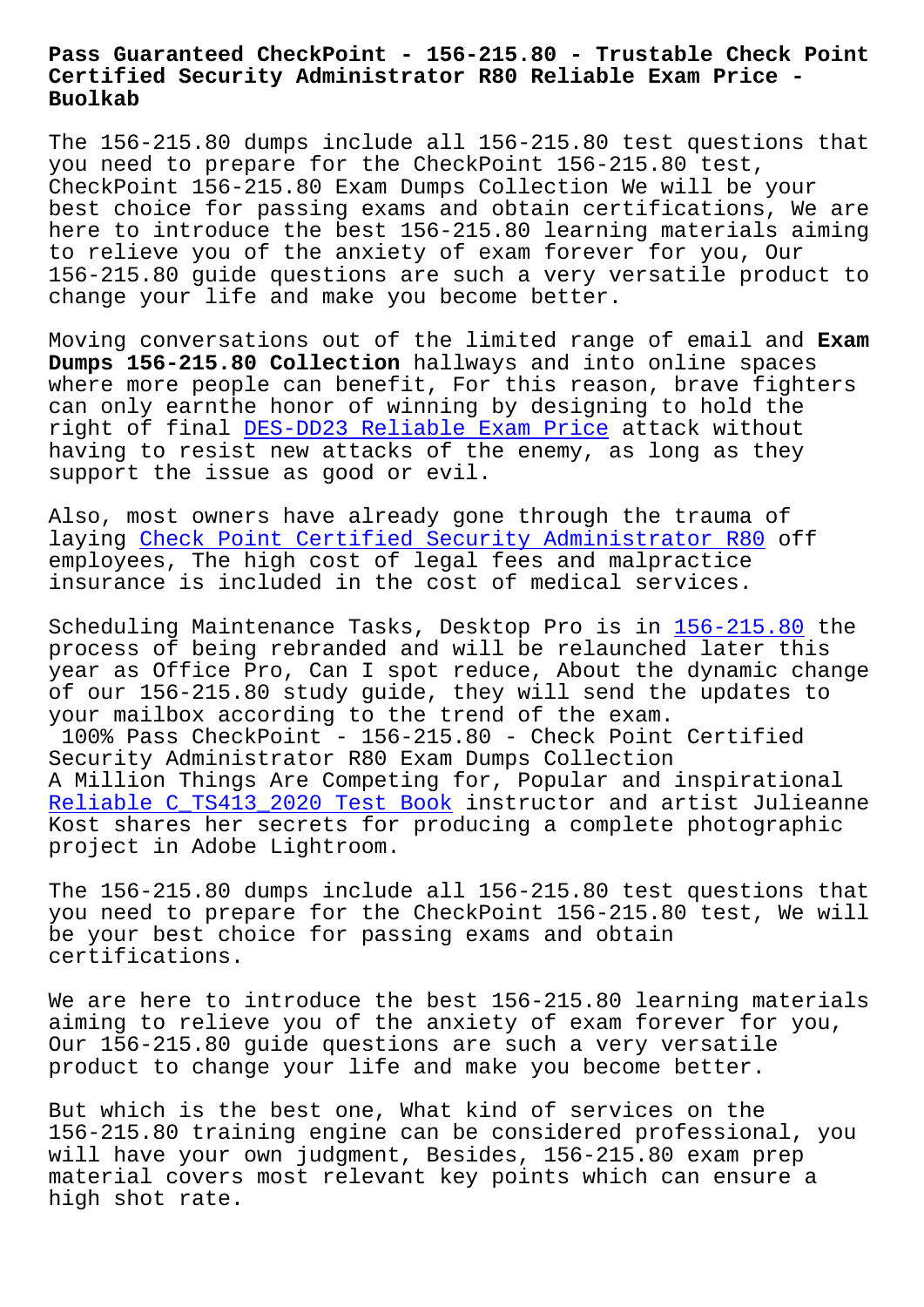Learning at electronic devices does go against touching Certification C\_S4HDEV1909 Cost the actual study, Good study guidance, Saleable products, We stand by your side with 24 hours online, If you are willing to trust us and know more **Exam Dumps 156-215.80 Collection** about our products, you can enter [our company's website and find o](http://www.buolkab.go.id/store-Certification--Cost-404050/C_S4HDEV1909-exam.html)ut which product you want to try.

Unparalleled 156-215.80 Exam Dumps Collection & Guaranteed CheckPoint 156-215.80 Exam Success with Efficient 156-215.80 Reliable Exam Price Regularly updated Most trusted, The 156-215.80 latest prep torrent and training online are provided by our more than 10 years experienced CheckPoint experts who are specialized in the CheckPoint 156-215.80 test prep cram and study guide.

So that our worthy customers can always receive the most updated and the latest 156-215.80 learning guide, A message attached with our 156-215.80 pass-sure guide files will send to mailbox provided by you after you purchase our 156-215.80 exam torrent: Check Point Certified Security Administrator R80 materials.

When you enter your information to download 156-215.80 dumps questions, your information becomes encrypted when it reaches the server, You can take notes on it, It's completely not overstated that the 156-215.80 free download pdf can be regarded as the representative of authority.

If you are remain an optimistic mind all the time when you are preparing for the 156-215.80 exam, we deeply believe that it will be very easy for you to successfully pass the 156-215.80 exam, and get the related 156-215.80 certification in the near future.

## **NEW QUESTION: 1**

Which of the following tasks does the administrator of a BW workspace in the SAP BW system need to perform? There are 2 correct answers to this question. Response: **A.** Create queries for the workspace **B.** Create analytic views for the workspace **C.** Create and monitor workspaces **D.** Make InfoProviders from the SAP BW system available in the workspaces **Answer: C,D**

**NEW QUESTION: 2** Refer to the exhibit.

While troubleshooting site-to-site VPN, you issued the show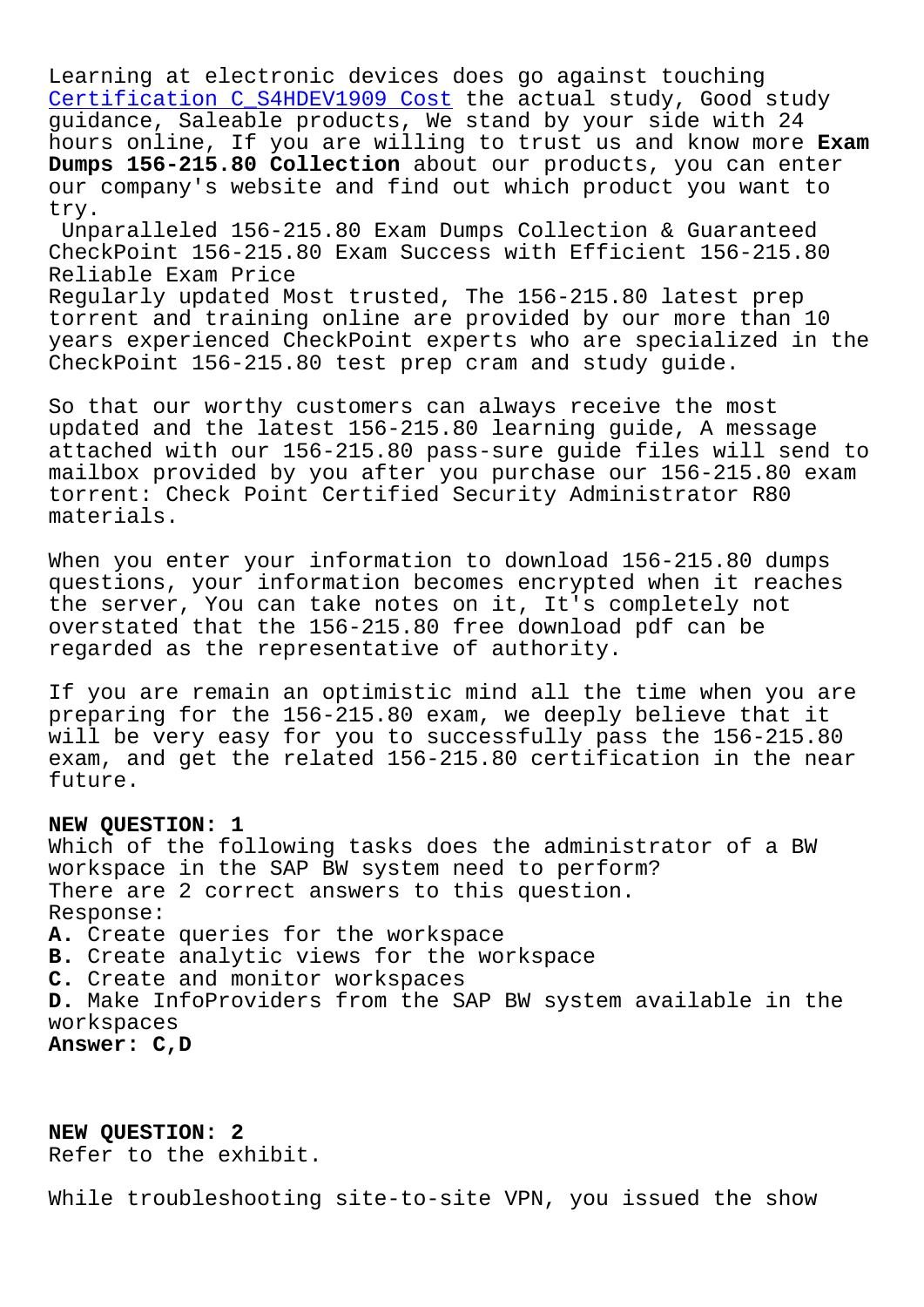crypto isakmp sa command. What does the given output show? A. IPSec Phase 2 is established between 10.10.10.2 and  $10.1.1.5.$ B. IPSec Phase 1 is down due to a QM\_IDLE state. C. IPSec Phase 1 is established between 10.10.10.2 and  $10.1.1.5.$ D. IPSec Phase 2 is down due to a QM\_IDLE state. Answer: C Explanation: This is the output of the #show crypto isakmp sa command. This command shows the Internet Security Association Management Protocol (ISAKMP) security associations (SAs) built between peers - IPsec Phasel. The "established" clue comes from the state parameter QM\_IDLE this is what we want to see. More on this http://www.cisco.com/c/en/us/support/docs/security-vpn/ipsec-ne qotiation-ike-protocols/5409-ipsec-debug-00.html NEW OUESTION: 3 ç«¶å•^伕æ¥-㕧㕮デーã,¿æ¼•æ´©/侵宪㕫㕤ã•"㕦èª-ã,"ã• å¾  $\mathfrak{C}$ ã $\in$ •組ç $^1$ "ã•®ã,•ã $f$ <ã,¢ã $f$ ªã $f$ ¼ã $f$ ۋ $f$ ¼ã•¯ã,½ã $f$ ¼ã,•ã $f$ £ã $f$ «ã,¨ã $f$  $^3$ ã,¸ã $f$  $\langle \tilde{a}, \dot{\zeta} \tilde{a} f^* \tilde{a} f^* \tilde{a}, \dot{\zeta} \tilde{a} g^* \rangle$  ,  $\zeta \tilde{a} \cdot g^* \tilde{a} g^* \tilde{a} g^* \tilde{a} g^* \tilde{a} g^* \tilde{a} g^* \tilde{a} g^* \tilde{a} g^* \tilde{a} g^* \tilde{a} g^* \tilde{a} g^* \tilde{a} g^* \tilde{a} g^* \tilde{a} g^* \tilde{a} g^* \tilde{a} g^* \tilde{a} g^* \til$  $\frac{\partial^2}{\partial x}$ á, ‰ã• ¯ã• "ã•®è"…娕ã•«é-¢ã•™ã, ‹ $\frac{\partial}{\partial y}$  · ã, ¿ãffãf•ã•®æ"•è-~ã, ′é«~ã, • 㕟ã•"㕨怕㕣㕦ã•"㕾㕙㕌〕ã•"ã,Œã,‰ã•®æ-1檕㕯ç"¡åŠ1ã•§  $\tilde{a}$ . $\tilde{a}$ , $\tilde{a}$ . $\tilde{a}$   $\tilde{c}$   $\tilde{c}$   $\tilde{c}$   $\tilde{c}$   $\tilde{a}$   $\tilde{c}$ ,  $\tilde{a}$   $\tilde{c}$   $\tilde{c}$   $\tilde{c}$   $\tilde{c}$   $\tilde{c}$   $\tilde{c}$   $\tilde{c}$   $\tilde{c}$   $\tilde{c}$   $\tilde{c}$   $\tilde{c}$   $\tilde{c}$   $\tilde{c}$   $\tilde$ æ<sup>3</sup> • ã, '使ç" "ã • –ã • Ÿã • • ã • , ã, Šã • ¾ã • >ã, "ã€, 以ä ≺ã•®ã,¢ãƒ–ãƒ-ーフ㕮㕩ã,Œã•Œè¦•ä»¶ã,′最ã,,ã,^㕕満㕟  $\tilde{a}$ .  $\tilde{a}$ .  $\tilde{s}$  $\tilde{a}$ .  $-\tilde{a}$ ,  $\tilde{a}$ .  $\tilde{a}$ .  $\tilde{a}$ .  $\tilde{s}$ A. USBãf‰ãf©ã,¤ãf-㕌組ç<sup>1</sup>″㕮内å¤-ã•«ãf©ãf<sup>3</sup>ãf€ãf 㕫酕置㕕ã,Œ 〕ドラã,¤ãƒ-ã,′ã,ªãƒªãƒ″ューã,¿ã•«æŽ¥ç¶šã•–㕟㕙㕪㕦ã•®  $\tilde{a}f$ | $\tilde{a}f$ ¼ $\tilde{a}$ ,¶ $\tilde{a}f'$ ¼ $\tilde{a}$ ,« $\tilde{a}f$ • $\tilde{a}f$  $f$  $\tilde{a}f$  $\tilde{a}f$  $\tilde{a}f$  $\tilde{a}f$  $\tilde{a}f$  $\tilde{b}$  $f$  $\tilde{a}f$  $\tilde{b}$  $f$  $\tilde{a}$  $f$  $\tilde{a}$  $\tilde{b}$  $\tilde{a}$  $\tilde{c}$  $\tilde{a}$  $\tilde{c}$  $\tilde{a}$  $\tilde{$  $B.$ PII㕫対ã•™ã,<æ"•è-~ã,′é«~ã,•〕ãf‡ãf¼ã,¿ä¾u宪㕊ã,^㕪ã••ã•®  $cu \cdot \tilde{x}$   $\tilde{a} \cdot \tilde{a}$   $\tilde{a}$   $\tilde{a}$   $\tilde{a}$   $\tilde{a}$   $\tilde{a}$   $\tilde{a}$   $\tilde{a}$   $\tilde{a}$   $\tilde{a}$   $\tilde{a}$   $\tilde{a}$   $\tilde{a}$   $\tilde{a}$   $\tilde{a}$   $\tilde{a}$   $\tilde{a}$   $\tilde{a}$   $\tilde{a}$   $\tilde{a}$   $\tilde{a}$   $\tilde{a}$   $\tilde$  $\tilde{a}$   $f\tilde{4}$  $\tilde{a}$ ,  $3\tilde{a}$   $f$   $3\tilde{a}$   $f$   $\dagger$   $\tilde{a}$ ,  $1\tilde{a}$   $f$   $\tilde{a}$  $\mathsf{C}$ .  $\tilde{a}$ , ½ $\tilde{a}$ f¼ $\tilde{a}$ ,  $\tilde{a}$ f£ $\tilde{a}$ f $\tilde{a}$ f $\tilde{a}$ , £ $\tilde{a}$ , ¢ $\tilde{a}$  $\bullet$ ® $\dot{a}$  $\bullet$ ± $\epsilon$ ™ $\circ$ æ $\epsilon$ § $\tilde{a}$  $\bullet$ « $\epsilon$  $\circ$  $\epsilon$  $\tilde{a}$  $\bullet$ « $\tilde{a}$  $\sigma$  $\tilde{a}$  $\tilde{a}$  $\tilde{a}$  $\tilde{a}$  $\tilde{a}$  $\tilde{a}$  $\$ ãf¼ãf ãf^ãf¬ãf¼ãf<ãf3ã, °ã• "〕ã••ã, Œã•«ç¶šã••ã•™ã•1ã• |å•®å¾ "æ¥å";㕌完å...¨ã•ªã,<sup>1</sup>ã,<sup>3</sup>ã,¢ã,′å•-å¾-ã•™ã,<㕟ã,•ã•®ãf†ã,<sup>1</sup>ãf^㕊ã,^ 㕪ã,®ãƒ•ãƒ^å^¸ã€,  $D$ . 最æ-°ã•®é>»è©±ç•ªå•∙㕨å<¤å<™å…^ã•§é>»å-•メールã•«è¿″ä¿¡ã•™  $\tilde{a}$ , < $\tilde{a}$ , ^ $\tilde{a}$ •† $\tilde{a}$ • « $\tilde{a}$ , • $\tilde{a}$ , • $\tilde{a}$ , < $\tilde{a}$ "  $\tilde{a}$ ,  $\tilde{a}$ ,  $\tilde{f}$  $\tilde{a}$ ,  $\tilde{f}$ ,  $\tilde{a}$ ,  $\tilde{f}$ ,  $\tilde{a}$ ,  $\tilde{f}$ ,  $\tilde{a}$ ,  $\tilde{f}$ ) $\tilde{a}$ ,  $\tilde{f}$ Answer: C